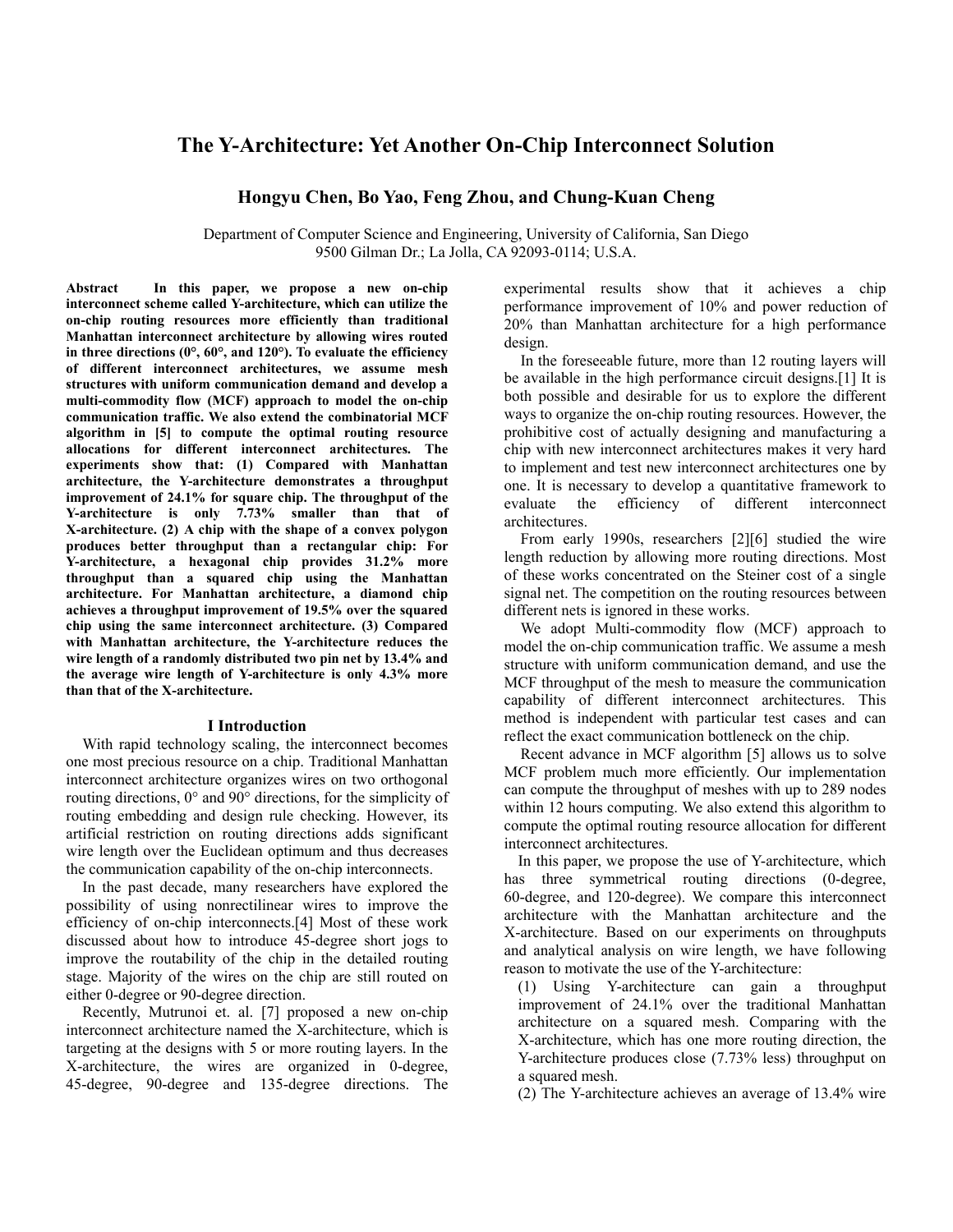length reduction over Manhattan architecture for a two-pins connection. The more complex X-architecture can only improves this reduction of 4.3% further.

(3) Making chip shape close to a circle can significantly improve the throughput over the rectangular chip. Using Y-architecture, we can make hexagonal chip, which can produce 31% more throughput than square chip using Manhattan architecture, without causing dead space on the wafer.

The rest of this paper is organized as follows: Section 2 presents the problem formulation in an MCF model. Section 3 compares the throughput of meshes using Manhattan architectures, the Y-architecture, and the X-architecture. In subsection 3.1, we compare the throughputs of *n* by *n* meshes using different interconnect architectures, these experiments are designed to test the communication capability of different interconnect architectures on a square chip. In subsection 3.2, we set the chip shape to be close to a circle, e.g. hexagons for the Y-architecture, octagons for the X-architecture, and diamonds for the Manhattan architecture, and compare the throughput of meshes using different interconnect architectures. Following that we discuss the wirelength of two pin nets using different interconnect architectures in section 4. Finally, we conclude this paper in section 5.

#### **II. Problem Formulation**

#### **2.1 MCF with constant edge capacities**

For Manhattan architecture, we decompose the communication resources into an array of *n*×*n* slots. Each slot contains a communication terminal, say, a processor. The slots are aligned in rows and columns. The slot array forms a 90-degree mesh structure. Figure 1(a) illustrates an example of a 90-degree mesh structure with 25 slots. Each square tile represents a slot. The mesh structure can be mapped to a graph  $G=\{V, E\}$  according the following rules:

 $f(1)$  Each slot *i* corresponds to the node *i* in the graph.

(2) The adjacency between two slots *(i,j)* is represented by an edge  $e = (i, j)$  in the graph

(3) The edge capacity *c(e)* is proportional to the length of the line segment separating the adjacent slots, and the number of routing layers.

Figure 1(b) describes the graph corresponding to the mesh in Fig.1 $(a)$ .



**Fig. 1 A 5 by 5 communication mesh and its graph representation** 

We assume a uniform communication requirement i.e. every pair of nodes communicate with an equal demand. All communications happen at the same time. Note that the model can be extended to various communication demands, e.g., Poisson distribution, Rents rule, etc., depending on specific applications. In this paper, the uniform pairwise communication model is adopted because of its simplicity and genericalness. Moreover, the communication demand presents an unbiased symmetry, which makes the solution independent of the test cases, placement, and routing.

We define the throughput, *z*, to be the maximum amount of communication flow between every pair of nodes. We find the throughput using a multi-commodity flow model. The flow that starts from node *i* is deemed as commodity *i*. Commodity *i* starts from node *i* with the amount of *z·(N-1)*, where  $N = n^2$  is the number of nodes in the graph, to each of the rest nodes with the amount of *z*. We solve the multi-commodity flow problem to find the throughput *z*. The above MCF problem can be formulated as a linear

program in either the node-arc form (LP1) or the edge-path form (LP2).

a. Node-Arc form of MCF (LP1):

$$
Maximize: z
$$
\n
$$
S.t. \sum_{j \in \text{neighbor of } i} (f_{ji}^v - f_{ij}^v) = \begin{cases} -z \cdot (n^2 - 1) & \text{if } i = v \\ z & \text{otherwise} \end{cases} \text{ for all nodes } v, i \in V \quad (1.1)
$$
\n
$$
\sum_{v \in V} (f_{ij}^v + f_{ji}^v) \le c_{ij} \qquad \text{ for all edges } (i,j) \in E \quad (1.2)
$$

In this linear program, flow variable  $f_{ij}^v$  represents the

flow amount of commodity *v* on edge *(i,j)*. The edge capacity  $c_{ij}$  represents the flow capacity of edge  $(i,j)$ , in a uniform mesh using X-architecture, we set  $c_{ij}$  to be unit for all  $(i,j)$ . We set that the flow injecting to a node is positive and the flow ejecting from a node is negative

b. Edge-Path form of MCF (LP2):

Maximize: *z*

S. t.: 
$$
\sum_{p \in P_{ij}} f(p) - z \ge 0 \quad \text{for nodes } i, j \in V, i \ne j (2.1)
$$
  

$$
\sum_{p \in P_e} f(p) \le c(e) \quad \text{for all edges } e \in E \quad (2.2)
$$

In this linear program, we denote by  $P_e$  the set of all paths  $p$  containing the edge  $e$ , and by  $P_{ij}$  the set of all paths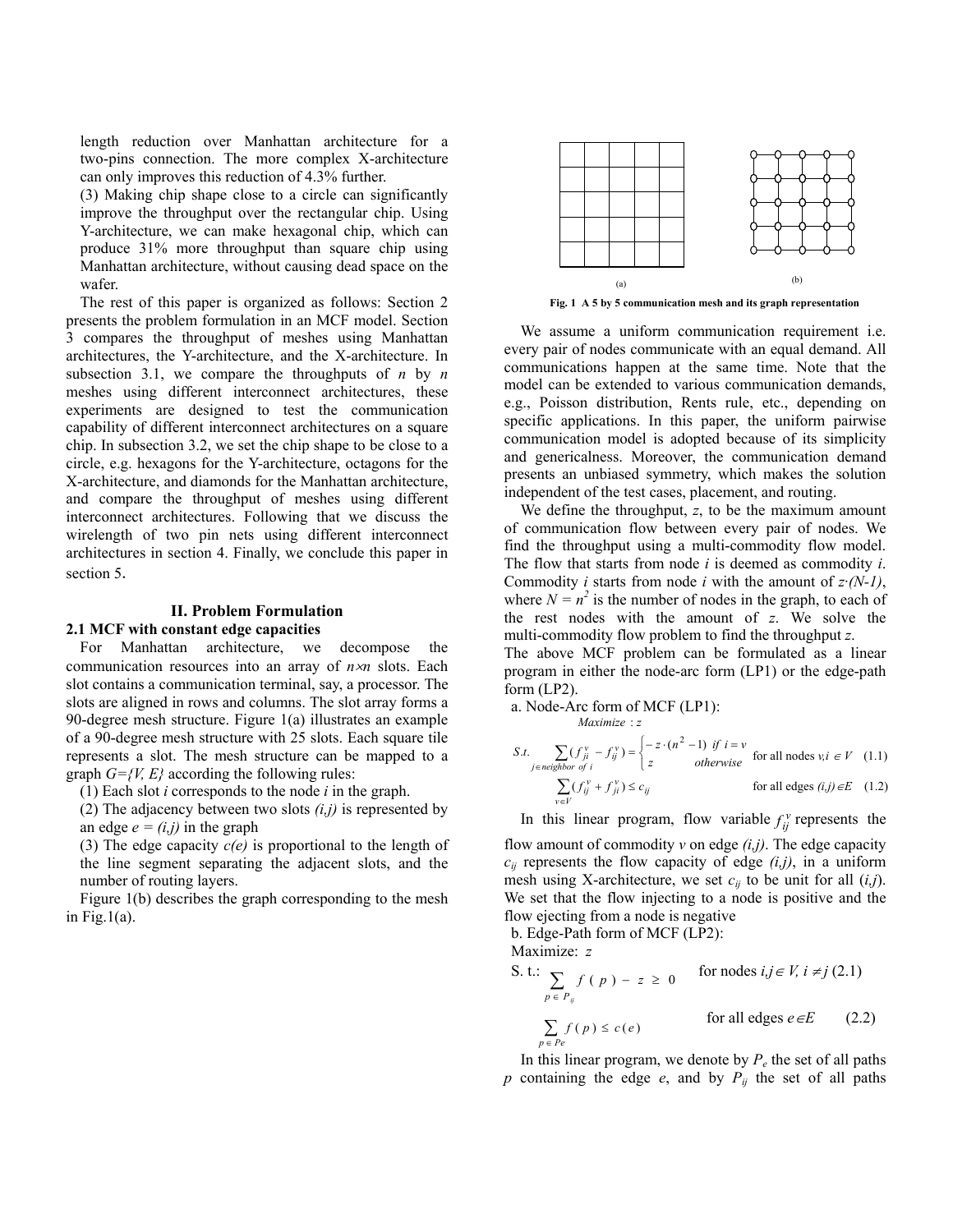between nodes *i,j*, the flow variables *f(p)* represents the flow amount of path *p*.

Note that the number of linear constraints in linear program LP1 is  $|V|^2 + |E|$ . Thus the linear program LP1 can be solved in polynomial time using any polynomial time linear program solver[6]. However, when *n* increases, the number of linear constraints explodes at the rate of  $n^4$  for a *n* by *n* mesh. So, for large cases it is impractical to solve the MCF using linear programming.

In [5], a combinatorial  $(I+\varepsilon)$ -approximation approach is proposed to solve the MCF problem. It adopts the primal-dual structure of the linear program LP2. The algorithm assigns a nonnegative shadow cost [9] to each edge according to the congestion level on that edge. Initially, all the shadow costs are set to be equal. Then, the algorithm proceeds in iterations. In each iteration, we reroute a fixed amount of flow along the shortest path for every commodity. At the end of each iteration, we adjust the capacity of every edge and its shadow cost according to the dual linear program.

For any given error tolerance  $\varepsilon$ , this MCF algorithm can find a  $(1+\varepsilon)$  approximation of the throughput in  $O\left(\frac{1}{\varepsilon}, \log_{1+\varepsilon'} \frac{n}{1-\varepsilon}, n^4 \log n\right)$  time, where  $\varepsilon' = I - (1+\varepsilon)^{-1/3}$ .

### **2.2 MCF with edge capacities in linear constraints**

For X-architecture, we add 45-degree edges to the 90-degree mesh of Manhattan architecture. Fig. 2 illustrates an example of 5 by 5 mesh with X-architecture. Fig.  $2(a)$ shows the slots arrangement and Fig. 2(b) is the corresponding communication graph.



Fig. 2 A 5 by 5 mesh with X-architecture

In Fig. 2(b), the edges are oriented in  $0^\circ$ ,  $90^\circ$ ,  $45^\circ$  or  $135^\circ$ angle. All nodes are aligned in rows and columns. Thus, all the edges in 45˚ and 135˚ directions have the same capacity and all the edges in 0˚ and 90˚ directions have the same edge capacity. Note that the length of an edge in 45˚ or 135˚ direction is  $\sqrt{2}$  times of that of an edge in 0° or 90° direction. Hence, if route some number of wires on an edge in 0˚ or 90˚ direction consumes one unit of routing area, then route same number of wires on an edge in 45˚ or 135˚ direction costs  $\sqrt{2}$  units of routing area. In other words, for a pair of routing layers, if we can allocate a capacity of *x* to 0° and 90° edges, we can only allocate a capacity of  $x/\sqrt{2}$  to  $45^\circ$  and  $135^\circ$  edges. Let  $c_l$  be the capacity of horizontal and

vertical edges,  $c_2$  be the capacity of  $45^\circ$  and  $135^\circ$  edges. The area constraints can be expressed as  $c_1 + \sqrt{2} \cdot c_2 = 1$ . Thus, the total area is equal to the constant.

For Y-architecture, we set the shape of slots to be hexagon. Fig. 3(a) illustrates a hexagonal mesh with 19 slots. Fig. 3(b) is the corresponding communication graph. In Fig. 3(b) all edges are symmetrically oriented in 0˚, 60˚ or 120˚ direction and every edge has the same length. We set the area of each slot to be a unit. Hence, the length of each edge is 1.074. The routing area constraint for Y-architecture can be expressed as  $1.074(c_1+c_2+c_3)=2$ , where  $c_1$ ,  $c_2$ , and  $c_3$  are edge capacity for edges oriented in 0˚, 60˚ and 120˚ directions, respectively.

We can add the routing area constraint into the Linear program LP1 or LP2 and treat edge capacities as variables. The optimal solution of the linear program produces an



Fig. 3 A hexagonal mesh of 19 nodes with Y-architecture

optimal routing resource allocation for different routing directions. Following is the formal formulation of routing resource allocation problem.

*channels*  $\{R_1, ..., R_k\}$ , where  $\bigcup_i R_i = E$  and  $\bigcap_i R_i = \Phi$ ; edge **Input:** communication graph  $G = (V, E)$ , *k* different routing capacity  $c_i$  for every edge in the routing channel  $R_{i,j}$  and area

$$
\text{constraints} \quad \sum_{i} \alpha_i C_i = 1
$$

**Output:** an routing resource allocation  ${c_i}$ , such that the communication graph  $G = (V,E)$  has maximum throughput.

The routing resource allocation problem can be written as the following linear program:

Min : 
$$
\sum_{i} \alpha_{i} C_{i}
$$
  
\n*S.t.*  $\sum_{p \in P_{ij}} f(p) \ge 1$   
\n $\sum_{p \in P_{e}} f(p) \le C_{i}$  for all distinct vertices pair  $i, j \in V$  (3.1)

This linear for all routing channel  $R_i$  (3.2) program finds the

minimum routing area that can satisfy the unit pairwise communication demand. The dual program of this linear program is: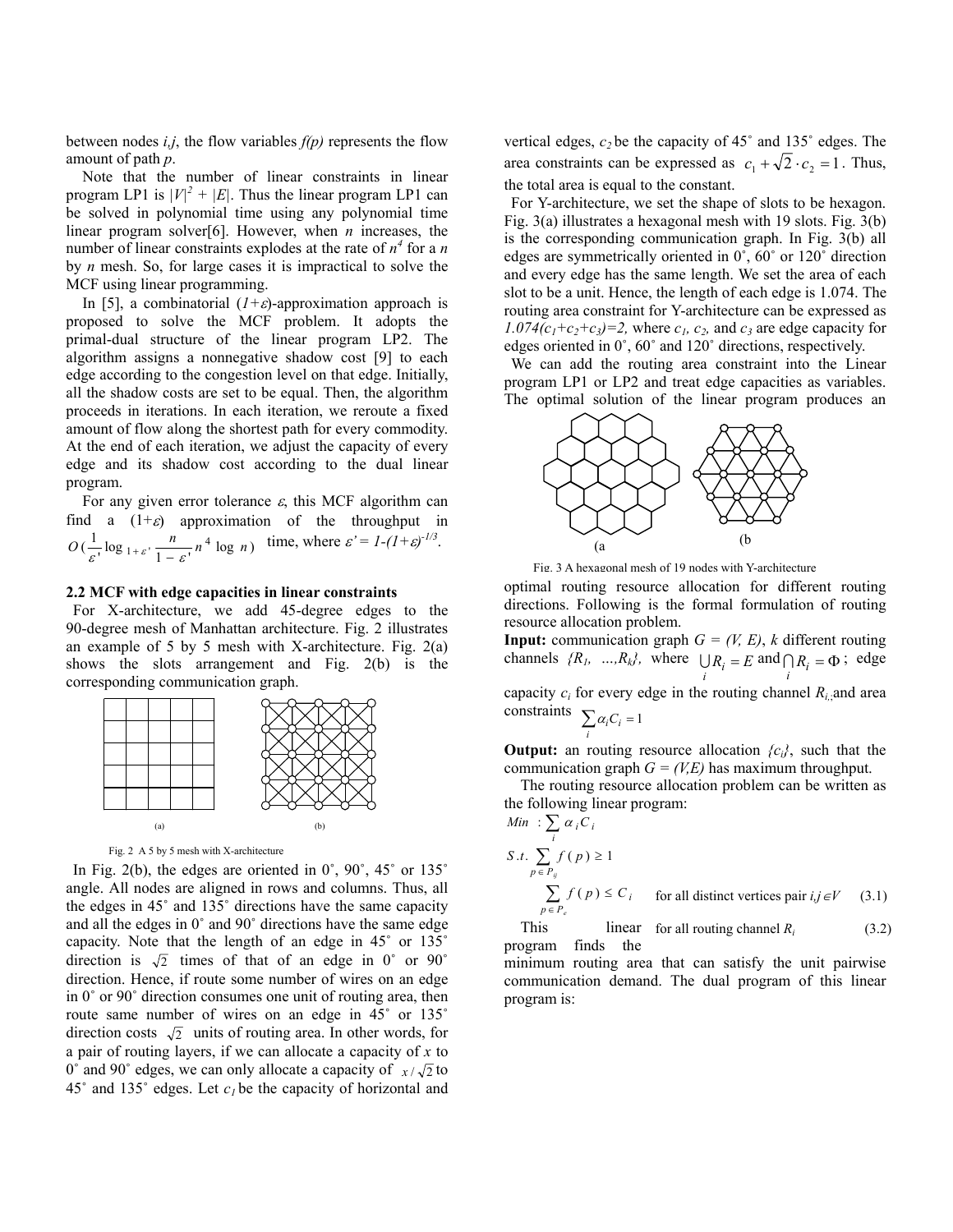$$
Max: \sum_{ij} \lambda_{ij}
$$
  
\n
$$
S.t. \lambda_{ij} \leq \sum_{e \in P_{ij}} d_e
$$
  
\nfor all distinct vertices pair  $i, j \in V$  (3.1)  
\n
$$
\sum_{e \in R_i} d_e \leq \alpha_i
$$
  
\nfor all edge  $e \in R_i$   
\nThe dual program (4.2)

assigns a nonnegative shadow cost  $d_e$  to each edge  $e$ , such that the sum of the shortest distances between every distinct pair of nodes is maximized. The constraints (3.2) denotes that the total shadow costs of all edges in a routing channel is smaller than or equal to the area coefficient of that routing channel.

We extend the combinatorial  $(1+\varepsilon)$ -approximation scheme in [5] to solve the routing resource allocation problem. We also adopt the primal-dual structure of the linear program. The shadow cost is determined by the flow congestion level on the edge. Let  $g(e) = \frac{f(e)}{c_e}$  be the congestion level of edge *e*,

where *f(e)* is the total flow amount going through edge *e*, and *Ce* is the capacity of *e*. The shadow cost is computed using **3.1 Throughputs with square chip shape** 

$$
d(e) = \frac{\exp(\beta(g(e) - g^*))}{\sum_{e' \in E} \exp(\beta(g(e') - g^*))}, \text{ where } g^* = \max\{g(e)|e \in E\},
$$

and  $\beta$  is a constant related to desired approximation error  $\varepsilon$ . Initially, all the shadow costs are set to be equal. Then, the algorithm proceeds in iterations. In each iteration, we route a fixed amount of flow along the shortest path for every commodity. At the end of each iteration, we adjust the capacity of every edge and its shadow cost according to the dual linear program. Fig. 4 shows the pseudo-code of our routing resource allocation algorithm.

 $\sum_{e \in R}$ = Find {*C<sub>1</sub>, C<sub>2</sub>, …, C<sub>m</sub>*}, such that  $\sum_{e \in R(i)} d_e = \alpha_i$  and  $\sum_i \alpha_i C_i = 1$ **Algorithm For** all *e*∈*E*, set *d<sub>e</sub>*= *constant* **Repeat For**  $j := 1$  to  $k$  do //k: number of distinct flow demands **Begin**  Set  $d(j) = \sigma$ **While**  $d(j) \neq 0$  do **Begin**  Find shortest path *P* for commodity flow demand *j*. Route  $f = min\{c, d(j)\}$  units of flow along *P*, where *c* is the capacity of the minimum capacity edge on this path.  $d(i) = d(i) - f$ Update *{de}.* **End** while **End** for Update *{de}*  **Until** flow solutions converge

# **III Throughputs of Meshes with Different Interconnect Architectures**

We first use Matlab's linear program package on a Sun Ultra10 workstation to compute MCF solutions. For the case with 100 nodes, the run time exceeds 24 hours. We then implement the MCF algorithm [5] and our routing resource allocation algorithm using C programming language. Our implementation derives the MCF solutions for cases with up to 289 nodes within 12 hours.

We compare the throughputs of meshes with different interconnect architectures. In subsection 3.1, we set the chip shape to be square. Then use our extended flow approach to compute the throughputs of different interconnect architectures with optimal routing channel allocation. In subsection 3.2, we set the chip shape to be fully symmetrical to all routing directions, i.e. diamond for Manhattan architecture, hexagon for Y-architecture, and octagon for X-architecture.

In this subsection, we compare the throughput of *n* by *n* meshes using Manhattan architecture, Y-architecture, and X-architecture. Fig. 5 demonstrates three 7 by 7 meshes using different interconncect architectures. For an *n* by *n* mesh, the enclosing box of the slots is close to a rectangle. The throughput of an *n* by *n* mesh using a certain interconnect architecture demonstrates the communication ability of that interconnect architecture on a rectangular chip.



**Fig.5 7 by 7 meshes with different interconnect architectures**

Note that for an *n* by *n* mesh with Y-architecture, there are  $3n^2-4n+1$  edges, for an *n* by *n* mesh with Manhattan architecture, there are  $2n^2$ -2n 0-degree and 90-degree edges; for an *n* by *n* mesh with X-architecture, there are  $2n^2-2n$ edges on  $0^{\circ}$ or 90° direction and  $2(n-1)^2$  edges on 45°or 135° direction. To fairly compare the throughput of meshes with different interconnect architectures, we need to allocate the same amount of routing resources to meshes of the same size. In our experiments, we set the sum of all edge capacities equal to  $2n^2-2n$  for all *n* by *n* meshes, and use our routing Fig. 4. Routing Resource Allocation Algorithm resource allocation algorithm of find the optimal allocation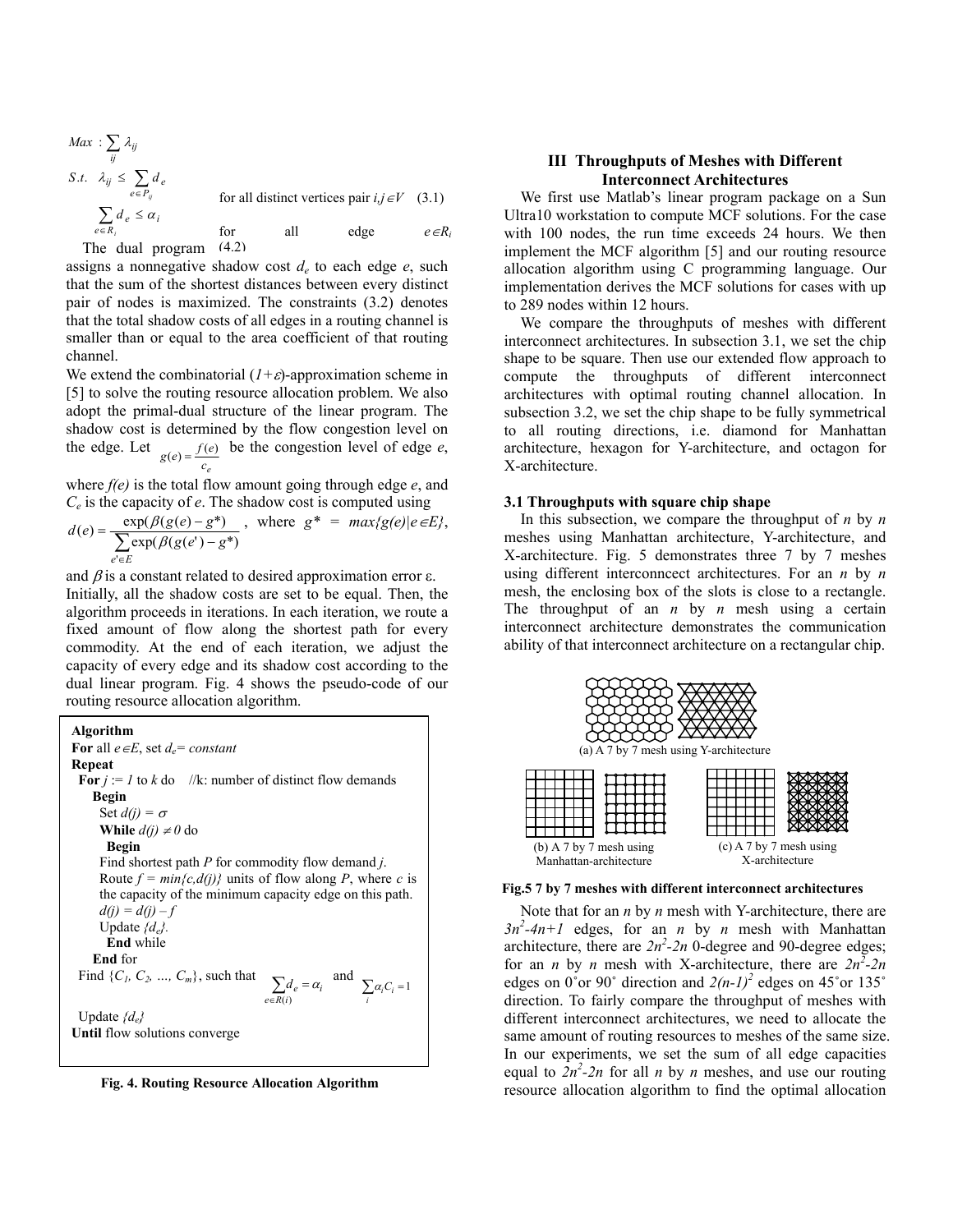| $\boldsymbol{n}$ | #no | M-architecture |      |      | Y-architectur |      | X-architecture |                          |
|------------------|-----|----------------|------|------|---------------|------|----------------|--------------------------|
|                  | des |                |      | e    |               |      |                |                          |
|                  |     | thrpt          | n.   | n.t  | impr.         | n.   | imp            |                          |
|                  |     |                | thrp | hrpt | $(\%)$        | thrp | r.             | $\sqrt{2} \cdot c_2/c_1$ |
|                  |     |                | t    |      |               | t    | $(\%)$         |                          |
| 2                | 4   | $2.50e-1$      | 2.00 | 2.00 | $\theta$      | 2.00 | $\mathbf{0}$   | 0.00                     |
| 3                | 9   | 8.33e-2        | 2.25 | 2.25 | $\mathbf{0}$  | 2.25 | $\mathbf{0}$   | 0.00                     |
| 4                | 16  | $3.12e-2$      | 2.00 | 2.36 | 18.0          | 2.60 | 29.8           | 3.36                     |
| 5                | 25  | $1.67e-2$      | 2.09 | 2.40 | 20.1          | 2.68 | 28.1           | 2.88                     |
| 6                | 36  | $9.26e-3$      | 2.00 | 2.41 | 20.4          | 2.65 | 32.8           | 4.39                     |
| $\tau$           | 49  | 5.95e-3        | 2.04 | 2.41 | 20.4          | 2.67 | 31.1           | 3.94                     |
| 8                | 64  | 3.90e-3        | 2.00 | 2.38 | 19.1          | 2.69 | 34.6           | 5.19                     |
| 9                | 81  | 2.78e-3        | 2.03 | 2.45 | 22.5          | 2.69 | 32.7           | 4.89                     |
| 10               | 100 | 1.98e-3        | 2.00 | 2.43 | 21.3          | 2.67 | 33.3           | 5.44                     |
| 11               | 121 | $1.51e-3$      | 2.01 | 2.46 | 23.1          | 2.70 | 34.4           | 5.12                     |
| 12               | 144 | 1.16e-3        | 2.00 | 2.43 | 21.4          | 2.69 | 34.5           | 5.26                     |
| 13               | 169 | 9.15e-4        | 2.01 | 2.43 | 21.5          | 2.70 | 34.4           | 5.33                     |
| 14               | 196 | $7.29e-4$      | 2.00 | 2.43 | 21.5          | 2.69 | 34.5           | 5.62                     |
| 15               | 225 | 5.95e-4        | 2.01 | 2.43 | 21.6          | 2.70 | 34.5           | 5.51                     |
| 16               | 256 | 4.88e-4        | 2.00 | 2.44 | 22.0          | 2.69 | 34.6           | 5.65                     |
| 17               | 289 | $4.08e-4$      | 2.00 | 2.45 | 22.5          | 2.70 | 34.6           | 5.56                     |

of edge capacities. For *n* from 2 to 17, Table 1 lists the throughputs of *n* by *n*

meshes with different interconnect architectures. We normalized the throughput using a factor  $m^{0.5}(m-1)$ , where m is the number of nodes in the mesh. By doing so, we can keep the total amount of communication demand and total edge capacities independent with the dimension of the mesh. The third and the forth column show throughput and normalized throughput of meshes using Manhattan architecture. The fifth and seventh column depicts the normalized throughput of meshes using Y-architecture and X-architecture, respectively. We list the throughput improvement achieved by Y-architecture and X-architecture in the sixth and the eighth column.

### **Table 1. Throughput of rectangular meshes**

For *n* from 10 to 17, Y-architecture provides an average throughput improvement of 21.6% for an *n* by *n* mesh, and X-architecture achieves 34.5%. For a 17 by 17 mesh, Y-architecture provides a throughput improvement of 22.5% and X-architecture achieves an improvement of 34.6%.

For Y-architecture and Manhattan architecture, equally distributed edge capacities produces maximum throughput on *n* by *n* meshes. For X-architecture, we show the optimum ratio of the area of diagonal routing edges to that of Manhattan edges in the last column. That ratio approaches 5.65 when *n* increases.

Fig. 6 shows bottlenecks of communication flows for

three 12 by 12 meshes using different interconnect architectures. The fully saturated edges are highlighted with bold lines. Note that the saturated edges form vertical and horizontal cut sets for both interconnect architectures. The cut lines are shown with dashed lines.







Summing up the capacities of the edges passing across the cut lines, we can derive a throughput upper bound for *n* by *n* meshes with different interconnect architectures.

For Manhattan architecture, there are *n* edges crossing each cut line. The total edge capacity is *n*. For Y-architecture, there are *2n-1* edges passing across each cut line and each edge has capacity *0.6205*, the total edge capacity crossing the cut line is *1.241n-0.6205*, when *n* approaches infinity, an *n* by *n* mesh using Y-architecture can have  $(1.241 -1)$  = *24.1%* more flow crossing the cutline. Thus, Y-architecture can achieve at most *24.1%* throughput improvement over Manhattan architecture on a squared mesh.

For X-architecture, there are *2(n-1)* diagonal edges and *n* Manhattan edges crossing each of the two cut lines. To achieve maximum throughput, the ratio of the capacity for diagonal edges and the capacity for Manhattan edges is 5.6. Under this ratio, the edge capacities are *0.1515* and *0.6* for Manhattan edges and diagonal edges respectively. The total flow amount can go across the cut line is *1.3515n-1.* When *n* approaches infinity, the throughput improvement bound is 35.6%.

For all the cases have been tested  $(n = 2$  to  $17)$ , we all observed this kind of central horizontal and vertical cut sets in n by n meshes using both X, Y and Manhattan architectures. Furthermore, in all these cases, there is no flow passing through the same cut set more than once. If this is true for all *n* by *n* meshes, the improvement upper bounds we derived are exact throughput improvement rates.

#### **3.2 Throughputs with symmetrical chip shape**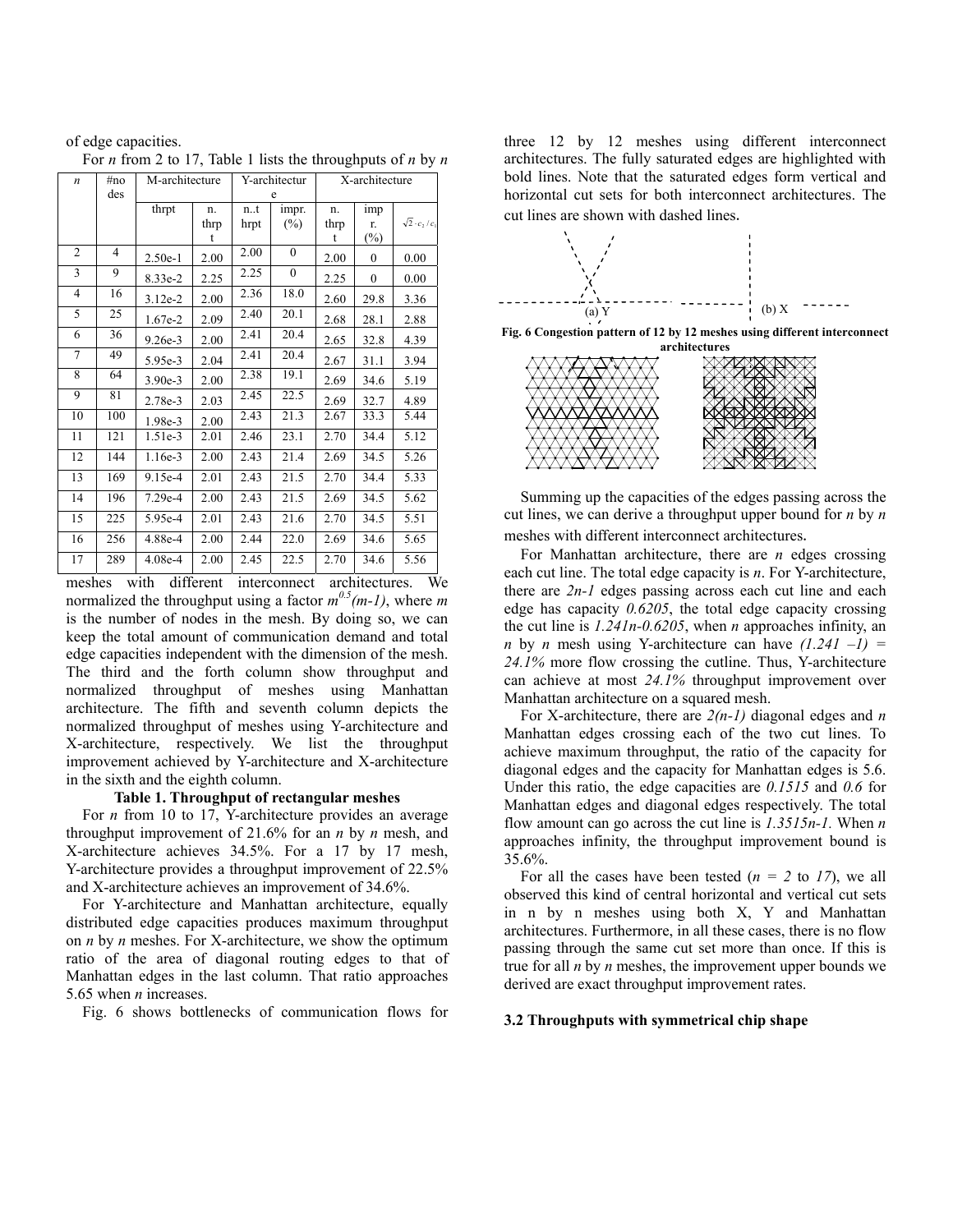As we have already seen in last subsection, a rectangle shaped chip has communication bottlenecks on theirs two middle cut lines. The physical dimension of the middle part of the chip restricts the communication flow and thus prevents us from getting larger throughput. As suggested in



Fig. 7 Meshes with symmetrical structures

[3], a convex shaped chip may produce better throughput by allowing more wires crossing the original middle cut lines. In this section, we set the chip shape to be close to a circle and symmetrical to all routing directions and then compare the throughput of different structures.

Fig. 7 shows an example of meshes symmetrical to the routing directions for different interconnect architecture. Fig.7(a) is a level 2 hexagonal mesh, which is the symmetrical structure corresponding to the Y-architecture. Fig. 7(b) illustrates an octagonal mesh, which is X-architecture's corresponding symmetrical mesh. Fig 7(c) shows a diamond shaped mesh, which is symmetrical to the Manhattan architecture.

We compute the throughput of symmetrical structures for the Y-architecture, X-architecture, and Manhattan architecture. Table 2 lists the throughput of Hexagonal meshes from level 1 to level 7. Table 3 shows the throughput of octagonal meshes from level 2 to level 4. Table 4 illustrates the throughputs of diamond meshes from level 1 to level 12. We also normalized the throughput by total edge capacities.

For Y-architecture, a hexagonal mesh with 169 mesh produces a normalized throughput of 2.62, which is 7.6% more than that of a square mesh using the same interconnect architecture. For X-architecture, our experiments have not reached the converged throughput yet. For largest case we have tested, which has 281 nodes, the normalized throughput is 2.84, which is 5.2% more than that of square mesh using the same interconnect architecture. For Manhattan architecture, a diamond shaped mesh with 265 nodes provides a normalized throughtput of 2.39. The throughput improvement of diamond mesh over square mesh for Manhattan architecture is 20%.

**Table 2. Throughput of Hexagonal Meshes** 

| Level | #nodes | throughput | Normalized throughput |
|-------|--------|------------|-----------------------|
|       |        | 1.86-1     | 2.02                  |
|       |        | .69e-2     | າ າາ                  |

|     | 1.15e-3   | 2.48 |
|-----|-----------|------|
|     | 5.33e-3   | 2.58 |
|     | $2.28e-3$ | 2.61 |
| 127 | $4.41e-4$ | 2.61 |
| 169 | 1.29e-4   | 2.62 |

#### **Table 3. Throughput of Octagonal Meshes**

|       |        | $\overline{\phantom{a}}$ | -                     |
|-------|--------|--------------------------|-----------------------|
| Level | #nodes | Throughput               | Normalized throughput |
| ∍     | 29     | $2.31e-2$                | 2.34                  |
|       | 61     | 5.45e-3                  | 2.51                  |
|       | 101    | $3.01e-3$                | 2.63                  |
|       | 169    | 1.36e-3                  | 2.74                  |
|       | 281    | 5.75e-4                  | 2.84                  |

|       |        | .          |                       |
|-------|--------|------------|-----------------------|
| level | #nodes | Throughput | Normalized throughput |
|       |        | $1.25e-1$  | 1.78                  |
|       | 13     | $4.20e-2$  | 1.80                  |
|       | 25     | 1.74e-2    | 2.09                  |
|       | 41     | 8.71e-3    | 2.23                  |
|       | 61     | $4.92e-3$  | 2.30                  |
|       | 85     | $3.00e-3$  | 2.32                  |
|       | 113    | 1.89e-3    | 2.36                  |
|       | 145    | 1.39e-3    | 2.37                  |

**(c) flow bottleneck on a level 8 diamond mesh**

#### **Fig. 8 Flow congestions on meshes with symmetrical structures**

| 10                | 181         | $973e-4$<br>ں رے۔ ر | $\Omega$<br>2.36   |
|-------------------|-------------|---------------------|--------------------|
| $^{\circ}$<br>. . | າາ1<br>$-1$ | $-90e-4$            | $\gamma c$<br>2.90 |
| 12<br>- 1         | 265<br>∠∪~  | A                   | <u>.</u>           |

The meshes with symmetrical structures produce different flow congestion pattern from n by n meshes. Fig. 8 illustrates the flow congestion patterns of a level 6 hexagonal mesh, a level 3 octagonal mesh and a level 8 diamond mesh. We mark the cut edges using red bold line. The symmetrical meshes displays a more evenly distributed congestion pattern than *n* by *n* meshes. The middle cut lines do not exist any more.

**(a) flow bottleneck on a level 6** 





**octagonal mesh** 

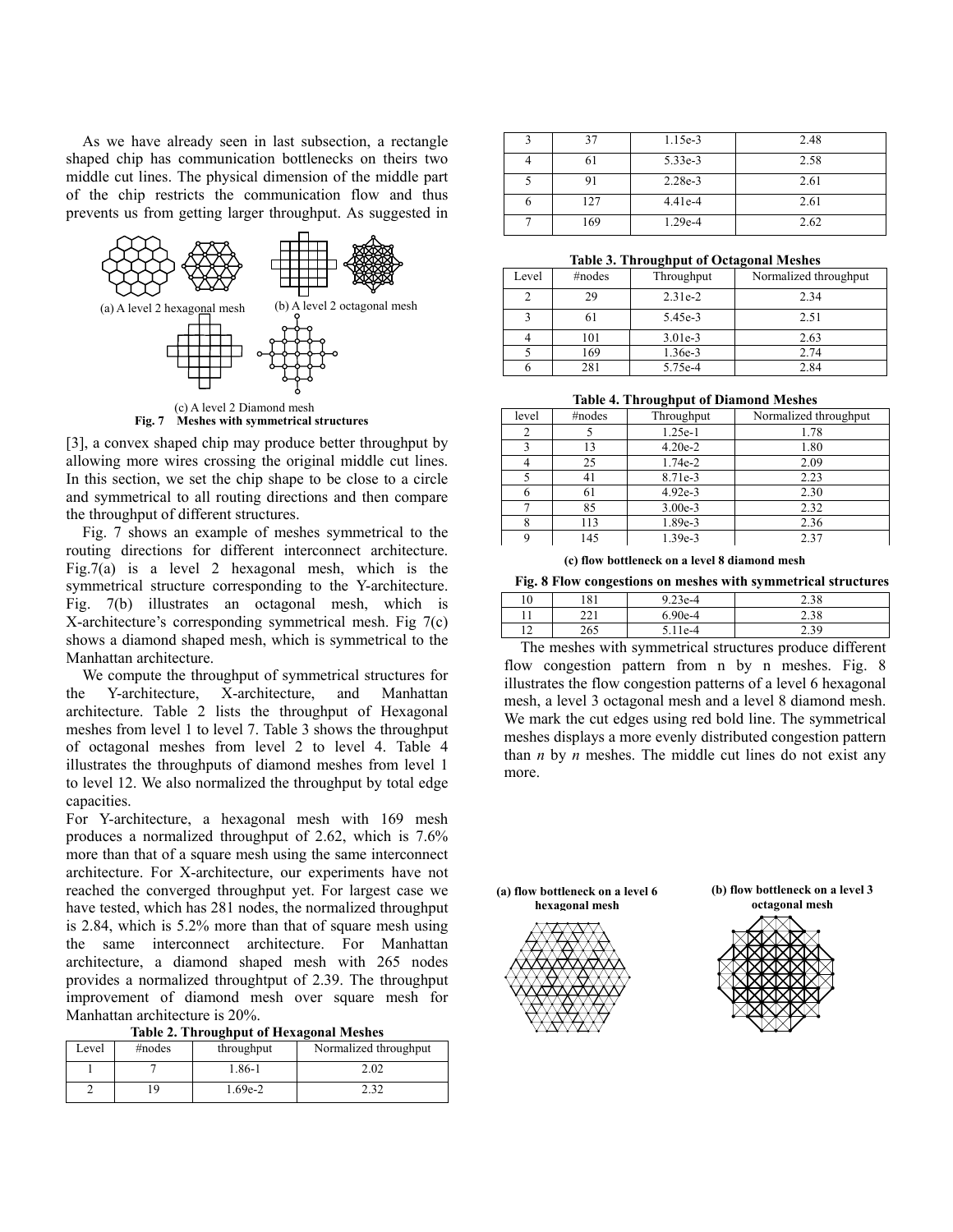

Wire length has significant impact on virtually every important measure of chip quality. From physical point of view, decreasing wire length directly reduces the resistance and capacitance of the interconnect, thus improves the performance and power consumption of the circuits. From designer's point of view, shorter total wire length can produces less routing congestion on the chip, hence improve the routability and signal integrity of the design. At the same time, from manufacturing point of view, shortening the wirelength can improve the manufacturability and reliability of the chip.

Because of its few freedom on choosing routing directions, Manhattan architecture adds significant amount of wire length to the Euclidean optimum. Apparently, allowing more routing directions may shorten the total wire length. Previously, researchers has studied the impact of using different interconnect architecture on the wire length. Many of these efforts were put on constructing the Steiner routing trees under different routing direction restriction [2] [8]. Due to the inherent hardness of Steiner minimum tree problem, most of these work develop heuristics to construct Steiner trees for a randomly generated net, and statistically calculate the average wire length for different interconnect architectures. In this section, we derive the quantitative comparison of wire lengths needed to connect a two pin net using different interconnect architectures.

In-order to generalize the non-rectilinear routing structure, Burman et al. [2] introduces the concepts of  $\lambda$ -geometry. In λ-geometry, wires with angles *i*π*/*λ, for all *i* are allowed, where  $\lambda$  is a positive integer.  $\lambda = 2$ , 3, 4 corresponds to the Manhattan architecture, Y-architecture, and X-architecture, respectively. In the following discussion, we follow this notation of λ-geometry.

**Lemma1**: In λ-geometry, given two points A and B, if AB are not on any of the λ feasible routing directions, then the shortest path connecting AB consists two segments AC and CB, where the angle between AC and CB is  $(l-1/\lambda)\pi$ 

**Lemma2**: Let A, B be any two points on the plane,  $r_e$  be the Euclidean distance between A and B, and  $r_{\lambda}$  be the length of the shortest wire to connect AB in λ*-*geometry, then

$$
\max_{A,B} \frac{r_e}{r_{\lambda}} = \csc((\frac{\lambda - 1}{2\lambda})\pi)
$$

**Lemma3:** Let A, B be two random points on the plan, *re* be the expected Euclidean distance between A and B, and  $r_\lambda$  be the expected length of the shortest wire to connect AB in

$$
\lambda\text{-geometry, then } r_{\lambda} = \frac{2\lambda(1 - \cos(\pi/\lambda))}{\pi \sin(\pi/\lambda)} r_e
$$

Lemma1 states that in order to connect two pins with the shortest wire, there is at most one turn on the path, and we need to maximize the angle between two segments of the path for the given interconnect architecture. **VI. Wire-length of Different Interconnect** 

**Architectures** For different interconnect architectures, Lemma2 shows that in worst case how much additional wire length could we pay over the Euclidean distance. For Manhattan architecture, in worst case the wire length is 41.2% longer than the Euclidean distance. For Y-architecture and X-architecture, the additional wire length over Euclidean distance is at most 15.47% and 8.23% respectively. We list these numbers in the Table 5.

> Lemma3 discuss the average wire length of a two pin net using different interconnect architecture. For Manhattan architecture, the average wire length is 27.32% longer than its Euclidean distance. For Y-architecture, the average wire length is 10.27% longer than its Euclidean distance and achieves a average wire length reduction of 13.4%. The X-architecture further reduces the average wire length to be within 5.48% of the Euclidean optimum and it produces 4.3% wire length reduction over Y-architecture with the cost of one more routing direction.

**Table 5. Worst case wire length overhead of different interconnect architectures**

| muntomnent aremiertunes |             |         |  |  |
|-------------------------|-------------|---------|--|--|
| $\%$<br>М               | (0/0)       | (0/0)   |  |  |
|                         | $5.4^\circ$ | ر ے . ن |  |  |

**Table 6. Average case wire length overhead of different interconnect architectures**

# $M (%)$   $Y (%)$   $X (%)$ 27.32 10.27 5.48

# **V. Conclusions and Future Directions**

In this paper, we propose a new on-chip interconnect architecture named Y-architecture. Comparing with the traditional Manhattan architecture, Y-architecture apparently improves the throughput (22.5% more for a 17 by 17 mesh) and significantly reduces the wire length. (an average reduction of 13.4% for a two pin net). Comparing with recently proposed X-architecture, Y-architecture produces very close throughput (only 9.2% less for a 17 by 17 mesh) and slightly longer wire length (Averagely 4.3% longer for a random two pins connection).

According to our experiments, making the chip shape close to a circle can improve the throughput of rectangular chip. A hexagonal chip using Y-architecture produces a throughput improvement of 31% over the rectangular chip using Manhattan architecture.

Some interesting research directions about Y-architecture